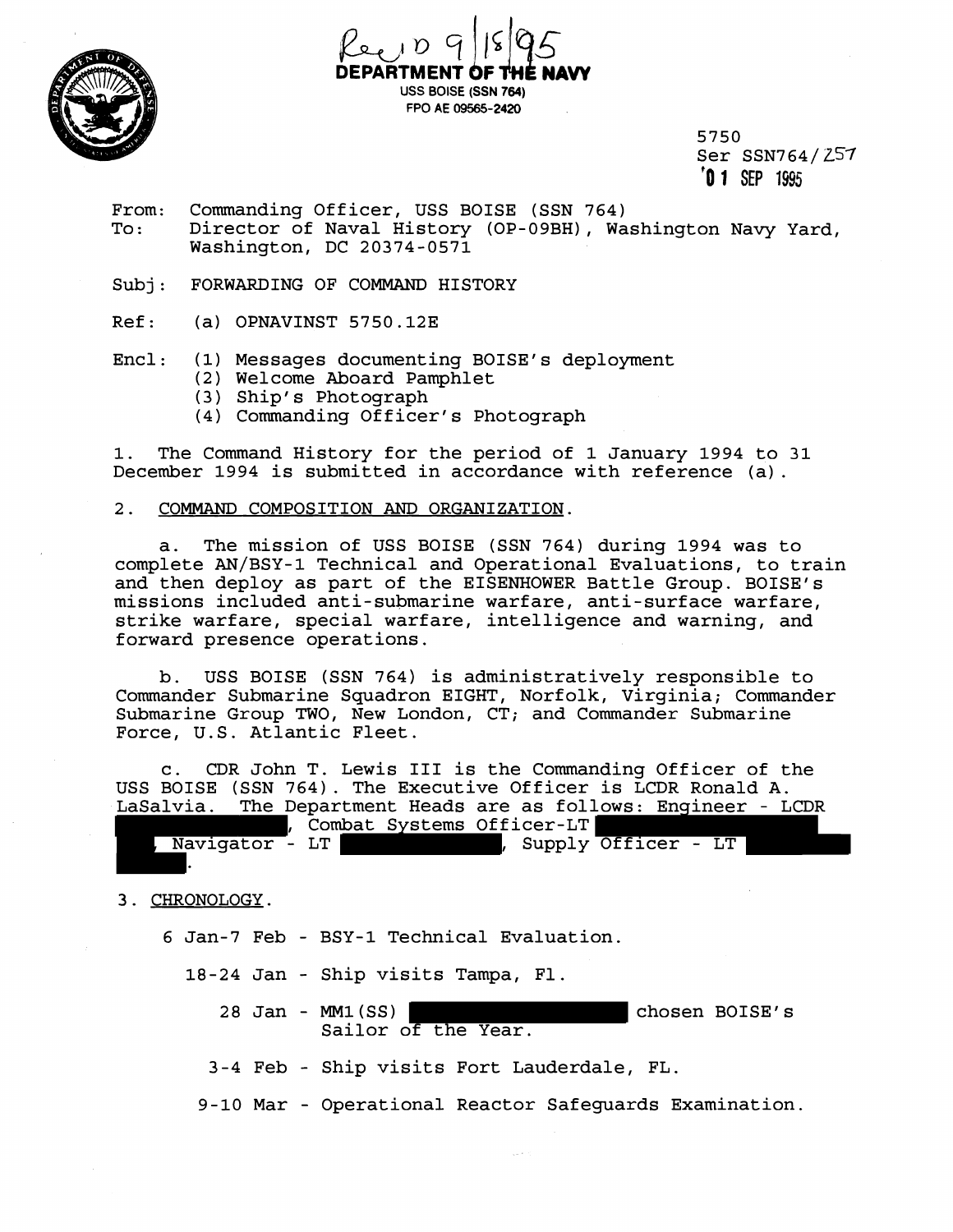## Subj: FORWARDING OF COMMAND HISTORY



15 Apr-9 May - BSY-1 Operational Evaluation.

19-20 Apr - Ship visits Roosevelt Roads, Puerto Rico.

- 29 Apr Ship conducts a Regional Conflict Demonstration for 8 members of the US House Armed Services Committee escorted by Rear Admiral Natter, USN, Chief of Legislative Affairs.
	- 4 May Ship conducts test launch of Tomahawk Cruise Missile.
- 23 May-27 Jun EISENHOWER Battle Group COMPTUEX.
	- 2 Jun LCDR Ronald A. LaSalvia relieves LCDR Roger M. Rose as Executive Officer.
	- 2-6 Jun Ship visits Roosevelt Roads, Puert~ Rico.
	- 16-17 Jun Ship visits Roosevelt Roads, Puerto Rico.
- 28 Jun-17 Jul Upkeep.
	- 20 Jul Mine Readiness Certification Inspection.

25-27 Jul - Tactical Readiness Evaluation.

1-6 Aug - Ship visits Fort Lauderdale, FL.

6 Aug - VIP cruise for City of Boise.

22 Aug-6 Sep - Drydock, Deperm and Upkeep.

22-24 Aug - Logistics Readiness Evaluation.

8-23 Sep - Joint Task Force 95-1 Exercise.

23 Sep-19 Oct - POM upkeep.

3 Oct - LT | relieves LT as Navigator.